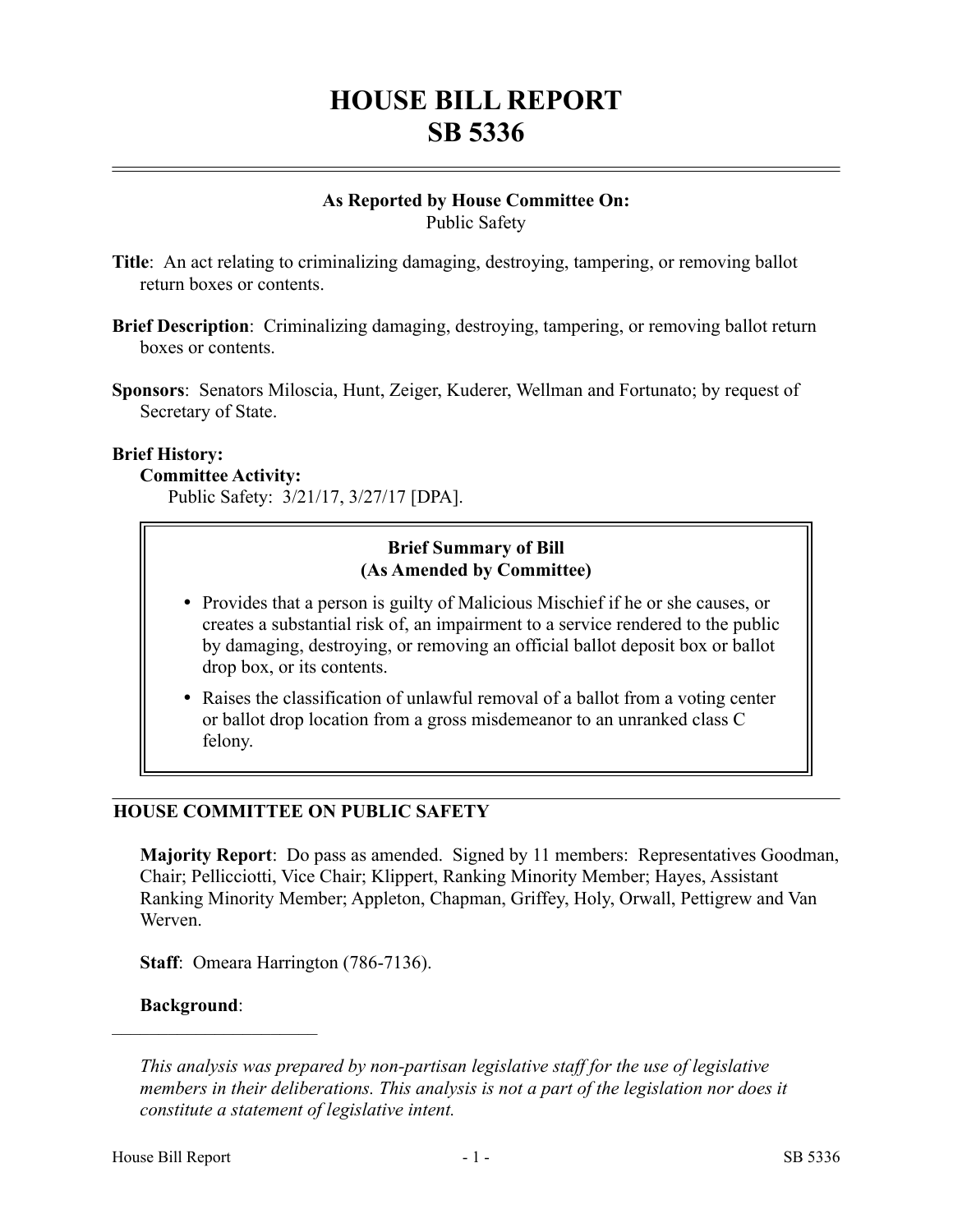Malicious Mischief.

A person who knowingly and maliciously causes damage to the property of another is guilty of Malicious Mischief. The degree of the crime depends on the nature of the harm caused, the type of property involved, and the value of the property destroyed.

A person commits Malicious Mischief in the first degree, a class B felony offense, if he or she knowingly and maliciously:

- damages property in an amount exceeding \$5,000;
- causes an interruption or impairment of service rendered to the public by physically damaging or tampering with an emergency vehicle, government property, or a public utility or mode of public transportation, power, or communication; or
- physically damages or tampers with an aircraft or its parts and impairs its safety, efficiency, or operation.

A person commits Malicious Mischief in the second degree, a class C felony offense, if he or she:

- damages property in an amount of over \$750, but not exceeding \$5,000; or
- creates a substantial risk of interruption or impairment of service rendered to the public by physically damaging or tampering with an emergency vehicle, government property, or a public utility or mode of public transportation, power, or communication.

Knowingly and maliciously damaging the property of another under circumstances not amounting to first or second degree Malicious Mischief, and graffiti, qualifies as Malicious Mischief in the third degree.

## Unlawful Removal of a Ballot.

Any person who, without lawful authority, removes a ballot from a voting center or ballot drop location is guilty of a gross misdemeanor.

## Criminal Penalties and Sentencing.

Maximum criminal penalties are established in statute as follows:

- For class A felonies, life imprisonment, a fine of up to \$50,000, or both imprisonment and a fine.
- For class B felonies, 10 years imprisonment, a fine of \$20,000, or both imprisonment and a fine.
- For class C felonies, five years imprisonment, a fine of \$10,000, or both imprisonment and a fine.
- For gross misdemeanors, 364 days, a fine of \$5,000, or both imprisonment and a fine.
- For misdemeanors, 90 days, a fine of \$1,000, or both imprisonment and a fine.

When a person is convicted of a ranked felony, the Sentencing Reform Act (SRA) applies and determines a specific sentence range within the statutory maximum. Sentence ranges are calculated using both a statutory severity designation for the offense, or its "seriousness level," and the convicted person's "offender score," which is based on the offender's criminal history. If a felony offense does not have a designated seriousness level under the SRA, the maximum period of confinement is one year regardless of the class of felony. These offenses are referred to as unranked felonies.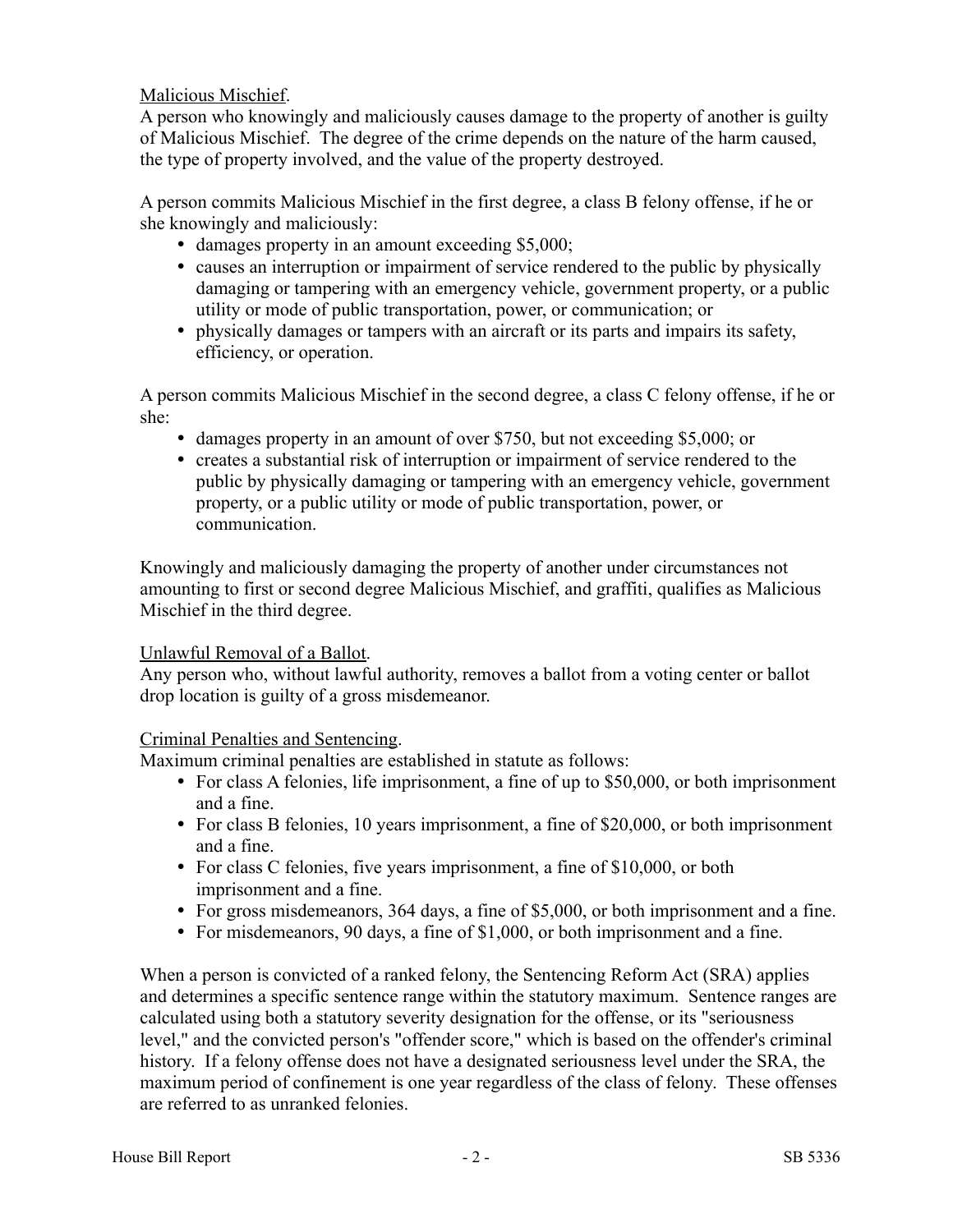## **Summary of Amended Bill**:

#### Malicious Mischief.

A person is guilty of Malicious Mischief in the first degree if he or she causes an interruption or impairment of service rendered to the public by, without lawful authority, physically damaging, destroying, or removing an official ballot deposit box or ballot drop box, or damaging, destroying, removing, or tampering with the ballot box's contents. Creating a substantial risk of interruption or impairment of service through such conduct is a second degree offense.

–––––––––––––––––––––––––––––––––

## Unlawful Removal of a Ballot.

The penalty for unauthorized removal of a ballot from a voting center or ballot drop box location is elevated from a gross misdemeanor to an unranked class C felony.

# **Amended Bill Compared to Original Bill**:

All provisions of the underlying bill are retained, but language is removed stating that removal of a ballot box or ballot must be "without permission" in order to be considered Malicious Mischief, and instead any conduct relating to ballot boxes and ballots to be taken "without lawful authority" in order to be considered Malicious Mischief.

–––––––––––––––––––––––––––––––––

**Appropriation**: None.

**Fiscal Note**: Available.

**Effective Date of Amended Bill**: The bill takes effect 90 days after adjournment of the session in which the bill is passed.

## **Staff Summary of Public Testimony**:

(In support) More and more people are using ballot drop boxes to vote. Statewide, in 2016, 57 percent of ballot returns were to ballot boxes, and in some counties over 77 percent of ballots were returned in this manner. Another measure pending in the Legislature would expand the number of ballot boxes, and would put them in less trafficked areas. Casting a ballot is a constitutional right and needs to be protected. State law is lacking when compared to penalties for tampering with a postal box. This is a clarification and housekeeping bill. The bill was drafted in consultation with prosecutors and was drafted to exclude juvenile misbehavior like graffiti.

(Opposed) None.